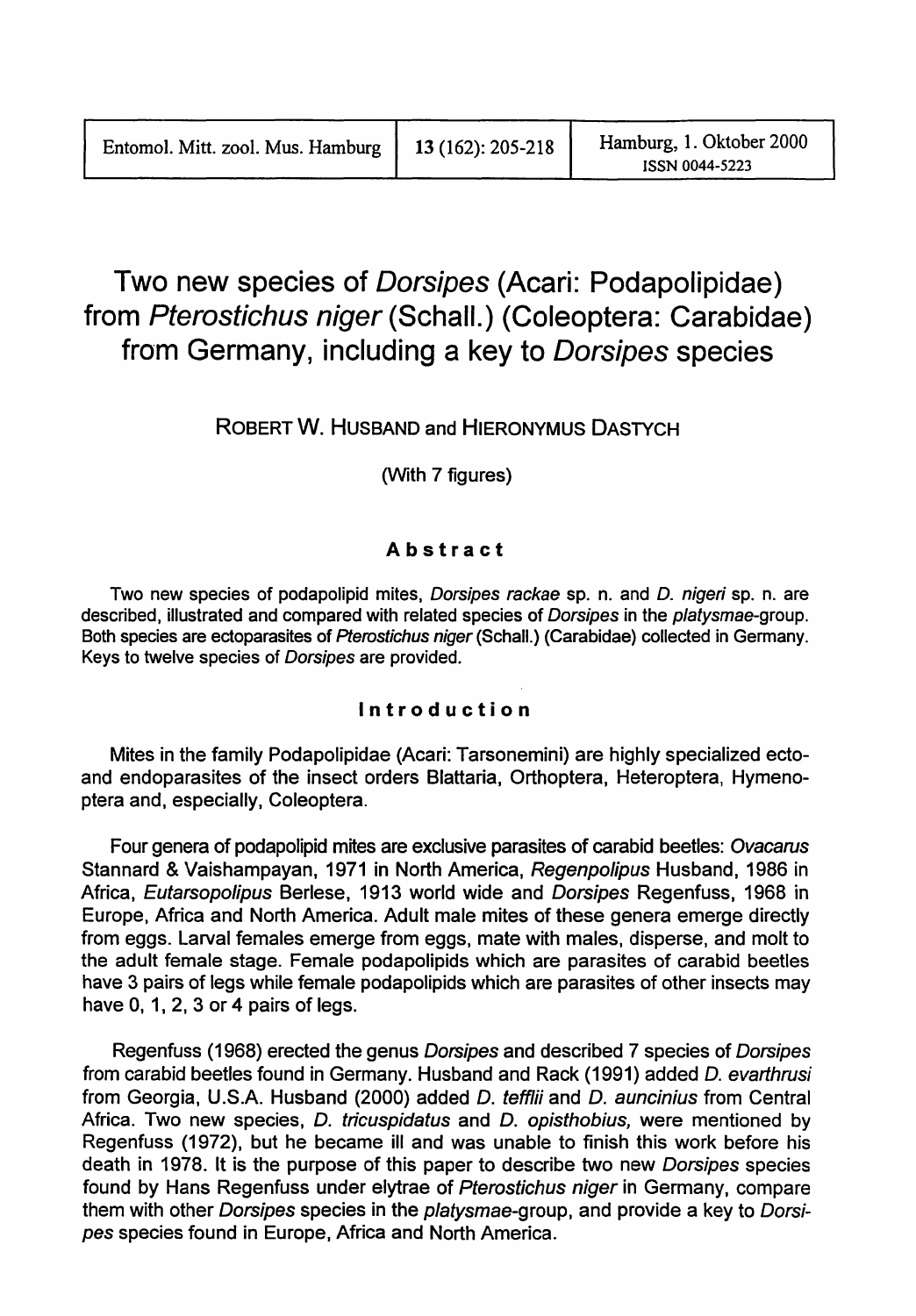### Methods and Materials

In 1985, Gisela Rack acquired the Regenfuss Collection of Podapolipidae for the Zoologisches Museum, Universitat Hamburg, Germany (ZMH). Included in unknown material in the collection were slides labeled Dorsipes tricuspidatus and D. opisthobius. No description appears for these species and the names are invalid. These mites were measured and comparisons were made with type specimens of *D. platysmae* and other species in the *platysmae*group of Dorsipes.

In addition to Dorsipes species in the Regenfuss Collection at the ZMH, we examined Dorsipes cryptobius Regenfuss, 1968 from Pterostichus sp. collected by S. Mahunka in Mecsek, Hungary in May 1968, D. platysmae Regenfuss, 1968 from Pterostichus niger in Forcula, Lombardy, Italy in July 1960 and Dorsipes notopus Regenfuss, 1968 from Amara aulica (Panz.) collected July 1920 in Valsutis, Switzerland, at 1253 meters.

Measurements were taken with the aid of a ZEISS compound microscope with an ocular micrometer. All measurements are in micrometers (um). Setae that are no longer than the diameter of the acetabulum are listed as microsetae (m). The terminology used here follows Lindquist (1986). Often long setae are obscured, bent, broken or at an angle which makes measurement difficult. Setae are at least as long as indicated.

### Systematics

### Family Podapolipidae Ewing, 1922

#### Genus Dorsipes Regenfuss, 1968

DIAGNOSIS: The genus Dorsipes is characterized by: males with a dorsal genital capsule, 4 pairs of legs, dorsal 4th pair of legs and ambulacrum I with one claw; females with 3 pairs of legs, usually with short setae  $h_i$ , with at most 1  $\mu$ m femora II and III setae, 3-4 um genu I setae and 0-3 um genua II, III setae; larval females with leg setation as in adult females, long setae *h*<sub>1</sub> and shorter adjacent setae *h*<sub>2</sub>. Tibial and tarsal I solenidia usually present and long  $(5-12 ~\mu m)$ .

Type species: Dorsipes dorsipes Regenfuss, 1968

### Dorsipes rackae sp. n. (Figs 1-4)

Dorsipes opisthobius: Regenfuss 1972 (p. 45, 50, 62: nomen nudum).

TYPE DATA: Ho lot Ype. Female, 10 March 1971. ZMH, Reg. No. A30/1985-538; collected from Pterostichus niger(Stall.) (Coleoptera: Carabidae) by H. Regenfuss at Ehrenstetten near Freiburg, Germany.

Par a t y pes. Allotype male (ZMH, Reg. No. A30/1985-29B) and 2 larval female paratypes, same locality as holotype, collected 19 March 1971 and deposited with holotype. Adult female paratypes (27), same locality as holotype, collected between 20 January 1968 and 19 March 1971, deposited with the holotype.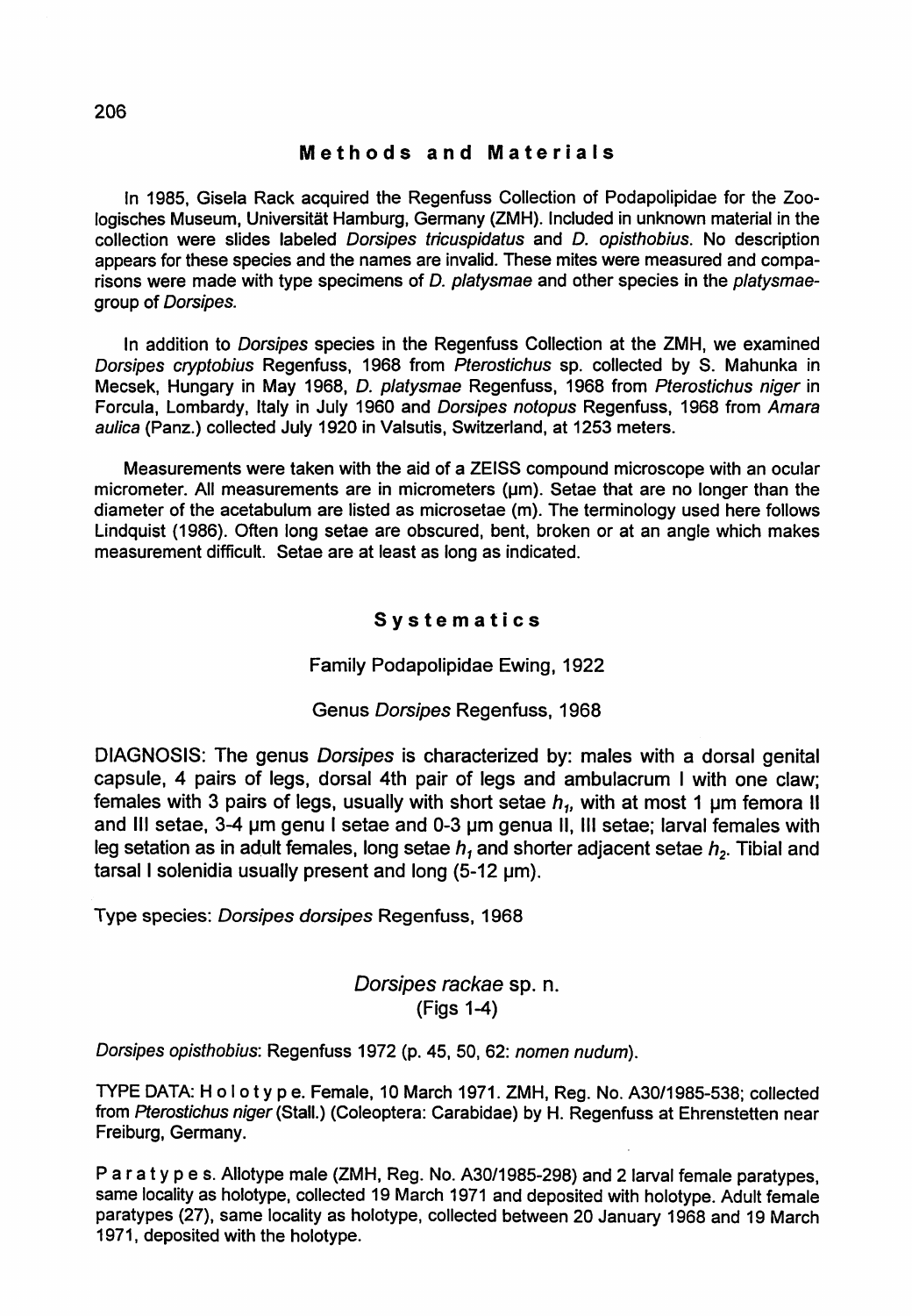ETYMOLOGY. The new species is named for Dr. Gisela Rack in tribute to her support in the quest to understand the mite family Podapolipidae.

DIAGNOSIS: Except for *D. cryptobius*, setae  $c_{\textit{\textbf{z}}}$ ,  $c_{\textit{\textbf{z}}}$ ,  $d$ ,  $e$  and  $h_{\textit{\textbf{t}}}$  are shorter in adult female D. rackae sp. n. than in other species in the platysmae-group of Dorsipes (Table 2) Cheliceral stylets are longer than stylets of D. nigeri sp. n. (see below) and lack the hook present in stylets of D. cryptobius. Cheliceral stylets of larval females are shorter (36-41) than stylets of larval D. platysmae (48  $\mu$ m). Prodorsal setae  $v_2$  are small but conspicuous in larval D. rackae sp. n. but not present in D. platysmae. More setae are recorded for tarsi I, 11, III in D. rackae sp. n. (Table 1). Excellent preparations by Hans Regenfuss are responsible for revealing additional setae in this species.

DESCRIPTION: ADULT FEMALE (Figs 1, 2). G n a t h 0 s 0 m a length 63-71, width 68-74 (n= 7). Palp length 14-18; cheliceral stylet length 57-63, pharynx width 15-18, dorsal gnathosomal setae 24-31, ventral setae 12-20, distance between ventral setae 23-38. Stigmata small, weakly sclerotized, tracheae and atria evident.

Id i <sup>0</sup> s <sup>0</sup> m a. Length 303-530, width 240-365. Prodorsal plate length 90-111, setae *v,* 6-10,  $v_2$  vestigial (not visible in most specimens), sc<sub>2</sub> 48-65. Distance between setae  $v_1$ 57-63; distance between bases of setae sc*<sup>2</sup>* and posterior margin of prodorsal plate 30- 35. Plate C length 57-90; setae *c*<sup>1</sup> 11-13, setae c2 10-12. Plate *D* length 50-73, setae  $d$  8-13, distance between setae  $d$  162-175. Plate EF length 45-57, setae e 10-15; distance between setae e 94-119. Plate H length 30-39, width 35-74; setae  $h_1$  3-5, distance between setae  $h_1$  34-40.

Venter with apodernes 1 moderately developed, meeting sternal apodeme medially; apodemes 2 not extending to sternal apodeme. Coxal setae thin, 1a 9-11, 2a 8-11, 3a 6-11, 3b 8-10.

Leg s (Fig. 2). Leg setation as in Table 1. Ambulacrum I with a single posteriorly directed small claw, arnbulacra 11, III each with small claws (4-5). Tibia I seta *v,* spinelike. Tarsus I solenidion omega 5-6  $\mu$ m. Tibia I solenidion phi 7-10  $\mu$ m, seta k 3-4  $\mu$ m. Tibiae I, II, III setae *d* maximum length 36, 23, 18 um, respectively. Subunguinal and unguinal setae appear 3-tined in some specimens.

ADULT MALE (Fig. 3). G n a t h 0 s 0 m a length 32, width 35. Palp length 10; cheliceral stylet length 19, pharynx width 8, dorsal gnathosomal setae 5, ventral setae 7  $\mu$ m.

l d i ο s ο m a. Length 156, width 152. Setae *ν<sub>1</sub>, ν<sub>2</sub>* and *sc<sub>1</sub>* (m); *sc<sub>2</sub>* 24 μm. Distance between setae *v*, 24, *v<sub>2</sub>* medial to a line connecting *v*<sub>1</sub> and *sc*<sub>2</sub>. Setae *c*<sub>2</sub> 6 µm, *d* (m). Genital capsule nearly square, length 21, width 23.

Venter with apodemes 1 moderately developed, meeting sternal apodeme medially; apodemes 2 nearly extending to sternal apodeme. Coxal setae thin, 1a 4, 2a 5, 3a obscured,  $3b$  5  $\mu$ m.

Leg s. Ambulacrum I with moderately developed claw 7, ambulacra 11, III with weakly developed claws 3-4 um. No ambulacral IV claws. Tarsus I solenidion omega 5. Tibia I solenidion phi 8, seta k 2  $\mu$ m, seta v, spine-like. Tibiae I, II, III setae d 12, 8, 5  $\mu$ m respectively. Tibia IV setae v'' (m), tarsus IV pv' spine-like 3, u' spine-like 5 um.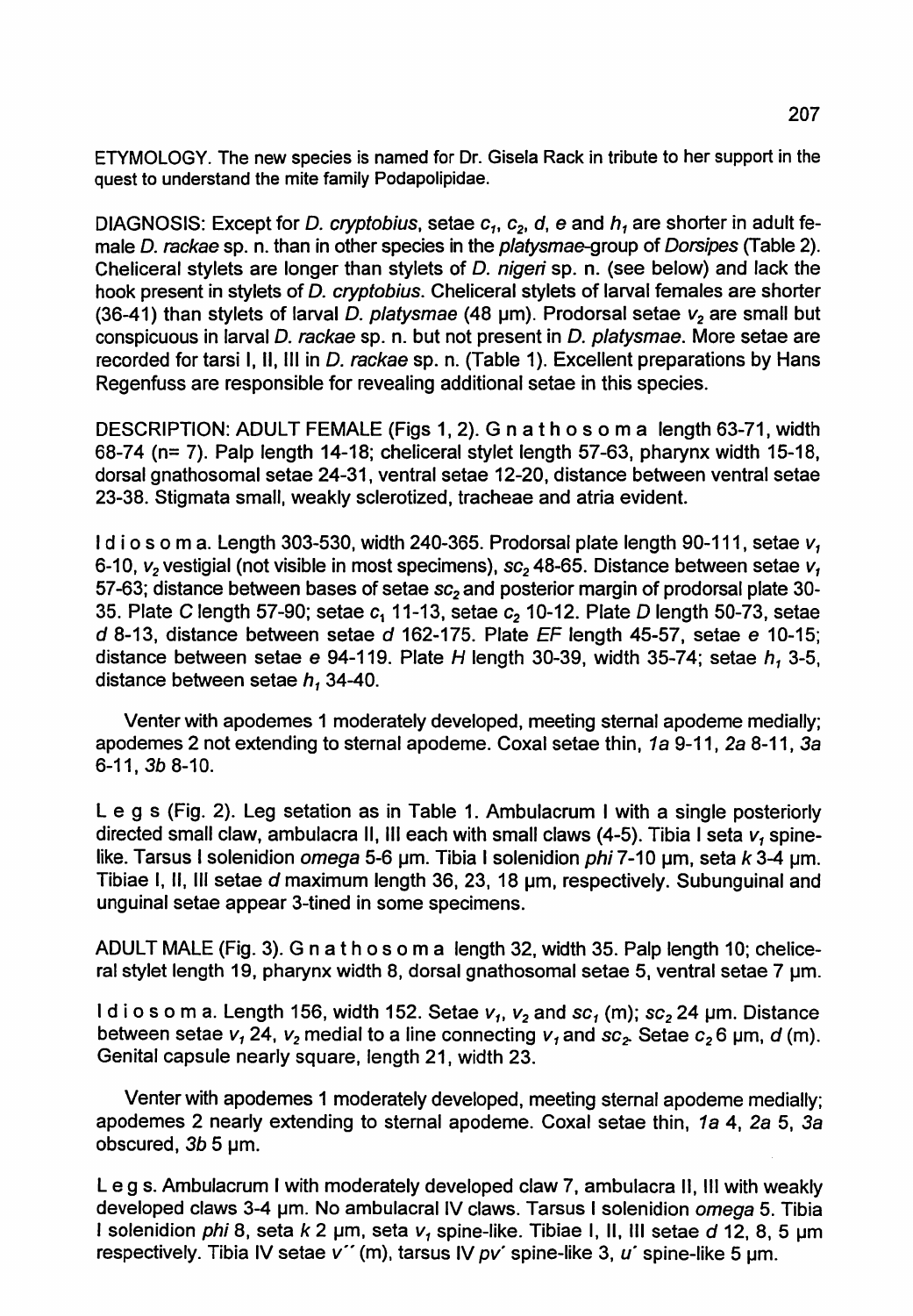

Figs 1-3. Dorsipes rackae sp. n.: 1 - adult º, ventral (left) and dorsal aspects; 2 - adult º: a) leg I dorsal (left) and ventral aspects, b) tarsus II dorsal (top) and ventral aspects, c) tarsus III dorsal (top) and ventral aspects; 3 - o\*, ventral (left) and dorsal aspects.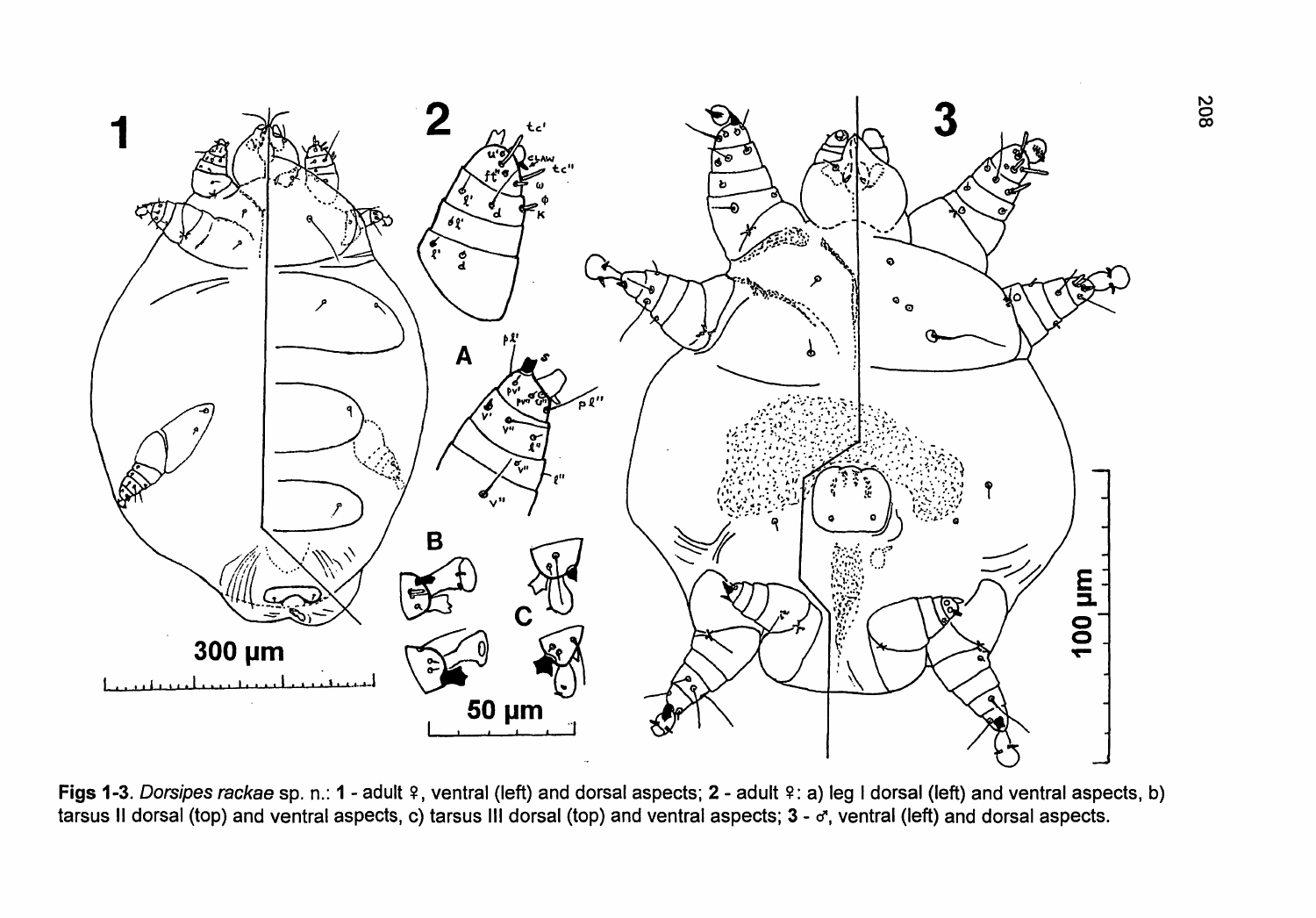

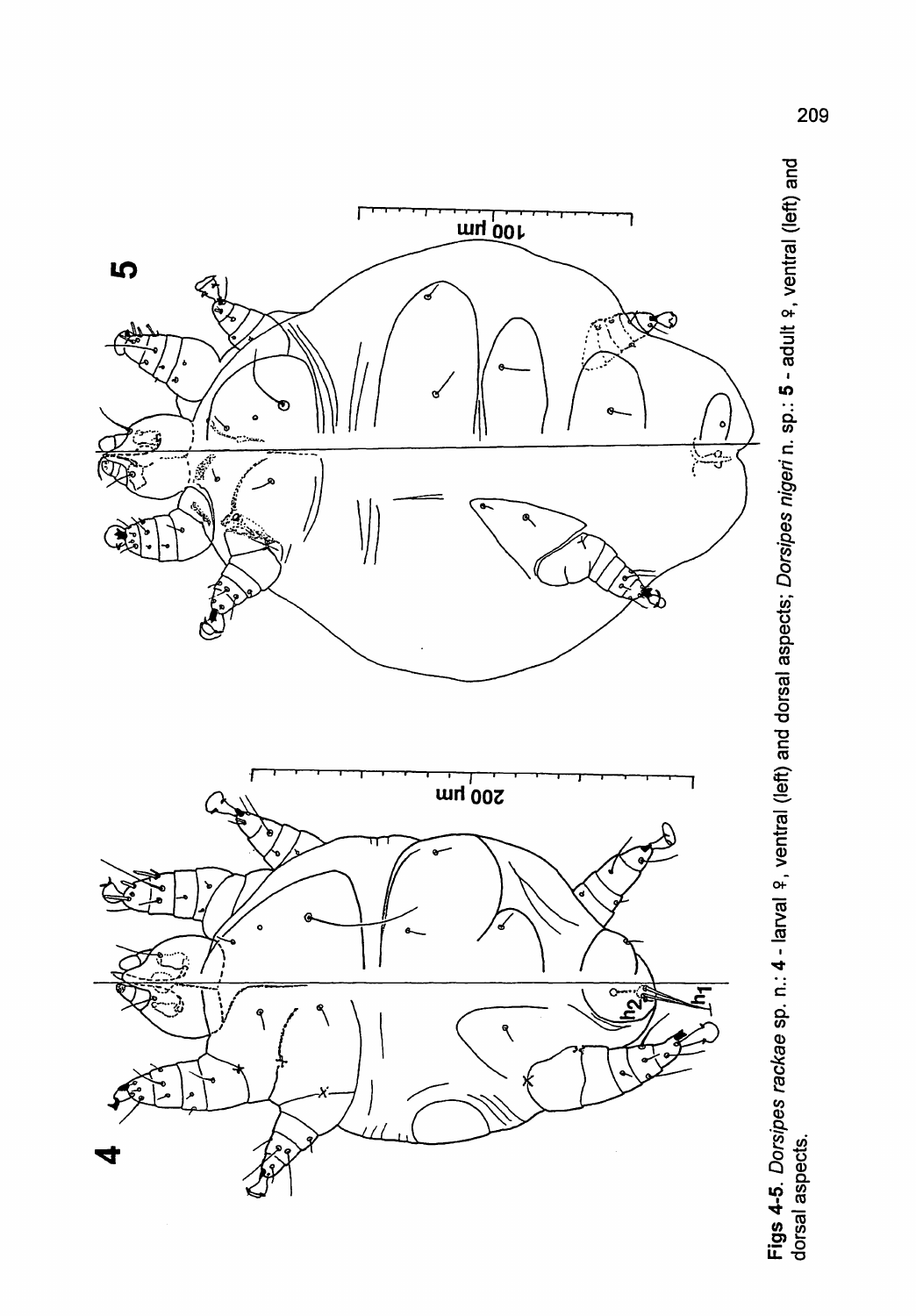# 210

LARVAL FEMALE (Fig. 4). G n a t h 0 s 0 m a length 42-47, width 39-48. Palp length 14; cheliceral stylet length 36-41, pharynx width 9-10, dorsal gnathosomal setae 32-33, ventral setae 17-23, distance between ventral setae 15-16.

I d i o s o m a. Length 202-210, width 140. Prodorsal plate length 67, width 101, setae  $v_1$  9-10,  $v_2$  (m), sc<sub>2</sub> 86 µm. Distance between setae  $v_1$  36,  $v_2$  nearly on a line connecting  $v_1$  and sc<sub>2</sub>. Plates CID fused, length CD 72, width 140; setae  $c_1$ 8-11, setae  $c_2$ 15-18, setae d 6-9. Plate EF length 26, width 47; setae e 7 um. Plate H length 30, width 28; setae  $h<sub>1</sub>$  265, setae  $h<sub>2</sub>$  6-7.

Venter with apodemes 1 moderately developed, meeting sternal apodeme medially; apodemes 2 not extending to sternal apodeme. Coxal setae thin, 1a 8, 2a 8-9, 3a 3-4, 3*b* 7 um.

Leg s. Leg setation as in Table 1. Ambulacrum I with moderately developed claws (6), ambulacra II, III with weakly developed claws  $(3 \mu m)$ . Tarsus I solenidion omega 5. Tibia I solenidion *phi* 10, seta  $k$  2-3  $\mu$ m. Tibiae I, II, III setae d 28, 24, 22  $\mu$ m, respectively.

# Dorsipes nigeri sp. n. (Figs 5, 6)

Dorsipes tricuspidatus: Regenfuss 1972 (p. 45, 50: nomen nudum).

TYPE DATA: <sup>H</sup> <sup>0</sup> lot Yp e; Female. <sup>19</sup> March 1971. ZMH A30/1985-550; collected by H. Regenfuss at Ehrenstetten near Freiburg, Germany, from Pterostichus niger (Stall.) (Coleoptera: Carabidae).

Par a t y pes: Allotype male, 5 October 1971, ZMH A30/1985-561A: collected by H. Regenfuss at Tiengen, Germany, from Pterostichus niger, 5 adult females, same locality as holotype; 2 adult females, Freiburg, Germany. 21 May 1971; 6 adult females. Tiengen, Germany, 5 October 1971.

ETYMOLOGY. Dorsipes nigeri sp. n. is named for the host beetle. Pterostichus niger (Stall.) (Coleoptera: Carabidae).

DIAGNOSIS: Male D. nigeri sp. n. has shorter gnathosomal setae (2-3 um) in comparison with gnathosomal setae (5-8 um) of related species of European Dorsipes (Table 2). The genital capsule of male D. nigeri sp. n. is more round than the capsule of D. rackae sp. n. and less narrowed anteriorly than the capsule of D. platysmae (Fig. 7). Setae  $c_1$ ,  $c_2$ , d and  $h_1$  are longer in adult female D. nigeri sp. n. than in D. rackae sp. n. Chelicera stylets are shorter (Table 2). The holotype of D. platysmae has long setae e and very short setae f. No vestige of setae f is found in D. nigeri sp. n.

DESCRIPTION: ADULT FEMALE (Fig. 5). G n a t h 0 s 0 m a length 56-70, width 60- 70. Palp length 15-21; cheliceral stylet length 48-55, pharynx width 15-20, dorsal gnathosomal setae 27-35, ventral setae 15-20. distance between ventral setae 22-28. Stigmata small; tracheae and atria evident under prodorsal plate.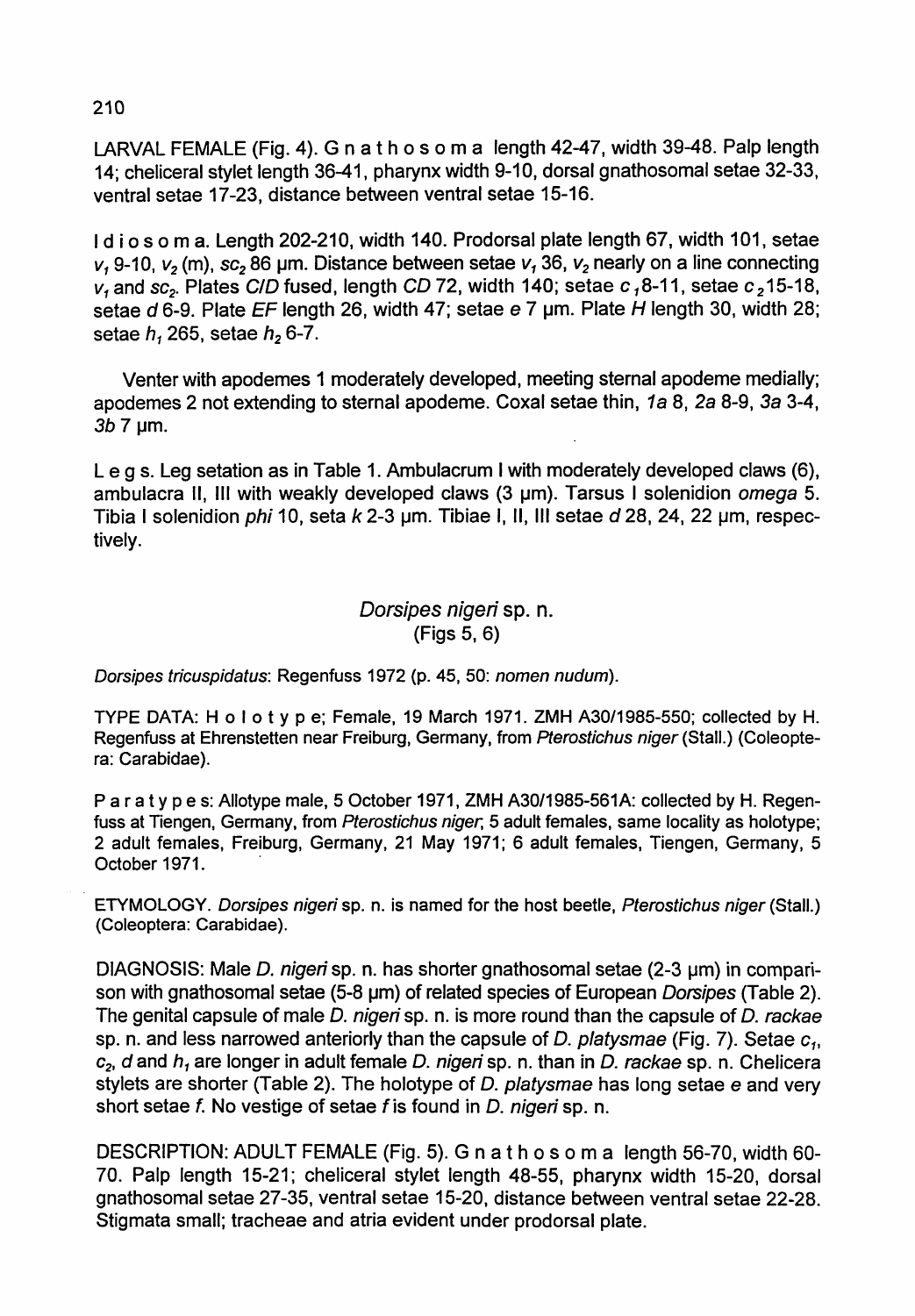

Figs 6-7. Dorsipes nigeri sp. n.: 6 - d, ventral (left) and dorsal aspects; Dorsipes platysmae Regenfuss: 7 - d, ventral (left) and dorsal aspects.

**211**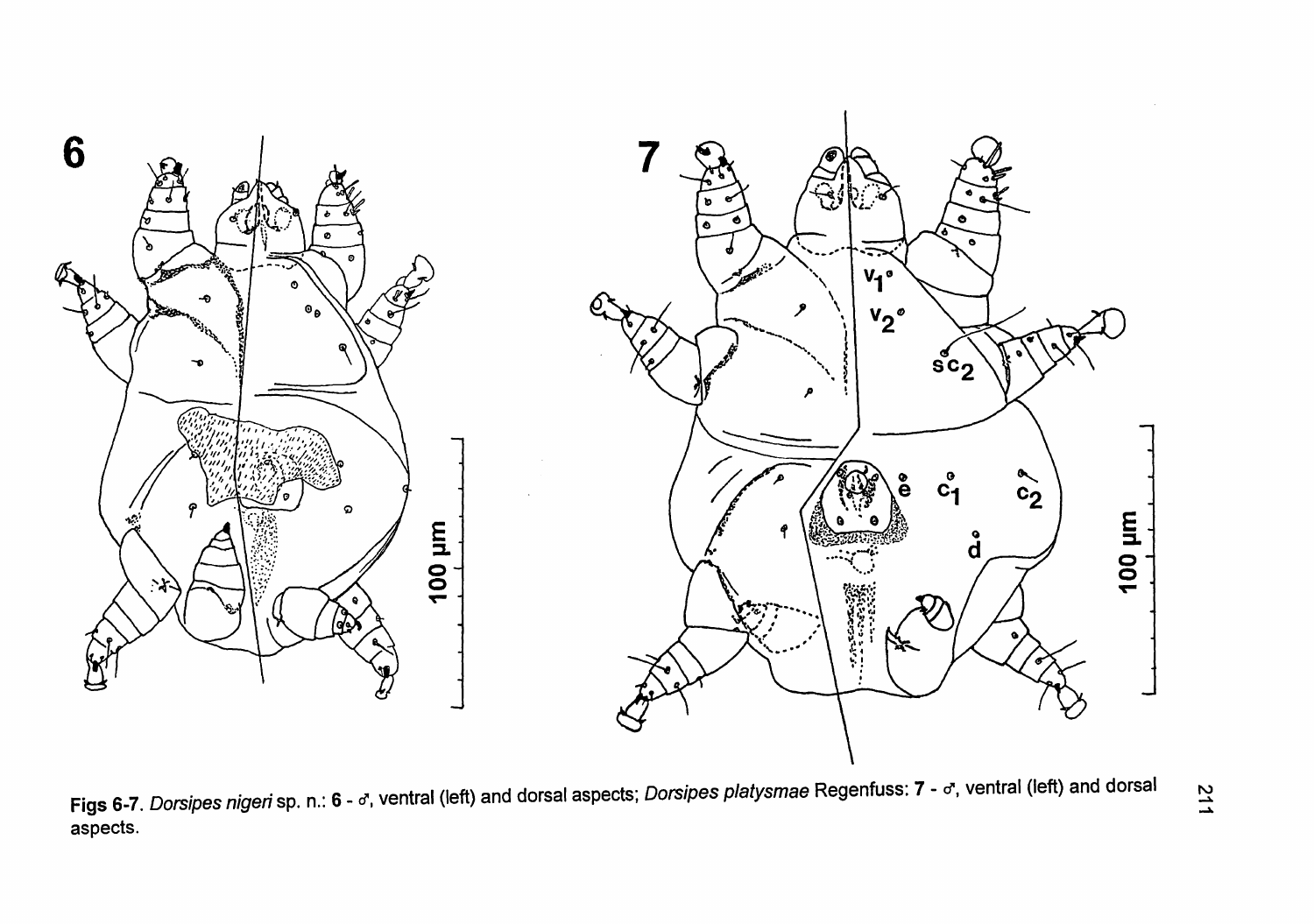Idiosoma. Length 325-405, width 260-330. Prodorsal plate length 70-93, setae v, 10-13,  $v_2$  m, sc<sub>2</sub> 52-63. Distance between setae  $v_1$  40-47. Plate C length 57-73, setae  $c_1$  18-22, distance between setae c<sub>1</sub> 94-99; setae c<sub>2</sub> 15-19. Plate *D* length 40-60, setae d 16-20. Plate EF length 42-50, setae e 13-18, distance between setae e 63-73. Plate H length 25-28, setae  $h<sub>1</sub>$  7 µm.

Venter with apodemes 1 moderately developed, meeting sternal apodeme medially; apodemes 2 not extending to sternal apodeme. Coxal setae thin, 1a 7-10, 2a 9-15, 3a  $7-12$ ,  $3b$  8-10  $\mu$ m.

Leg s. Leg setation as in Table 1. Ambulacra I with single claw 3-6  $\mu$ m; ambulacra II, III with small claws 5-6. Tarsus I solenidion omega 7-8. Tibia I solenidion phi 8-11, seta *k* 3-5 IJm, seta v*<sup>1</sup>* spine-like. Tibiae I, 11, III *d* maximum length 55, 18, 13 IJm, respectively. Subunguinal and unguinal setae are three tined in some specimens.

ADULT MALE (Fig. 6). G na t h <sup>0</sup> s <sup>0</sup> m a length 27, width 30. Palp length 7; cheliceral stylet length 20, pharynx width 8, dorsal gnathosomal setae 3, ventral setae 2  $\mu$ m.

I d i o s o m a. Length 135, width 105. Setae  $v_1$ ,  $v_2$  and sc<sub>1</sub> (m); sc<sub>2</sub> 14  $\mu$ m. Distance between setae  $v_1$  18,  $v_2$  nearly on a line connecting  $v_1$  and  $sc_2$ . Setae  $c_2$  (m), d (m). Genital capsule length 20, width 25, sides slightly convex.

Venter with apodemes 1 moderately developed, meeting sternal apodeme medially; apodemes 2 nearly extending to sternal apodeme. Coxal setae thin, 1a 3, 2a 6, 3a 3,  $3b$  5  $\mu$ m.

| $\sim$           | Leg I |   |   |       | Leg II |                |    |      |  | Leg III |                |    |    |
|------------------|-------|---|---|-------|--------|----------------|----|------|--|---------|----------------|----|----|
| <b>Species</b>   | F     | G |   | Ti Ta | F      | G              | Ti | - Та |  | F       | G              | Tī | Та |
| D. platysmae     | 3     | 3 | 7 | 9     |        | 2              | 4  | 6    |  |         | 2              | 4  | 5  |
| D. adelosiae     | 3     | 3 | 7 | 8     | 1      | 2              | 4  | 6    |  |         | $\overline{2}$ | 4  | 5  |
| D. evarthrusi    | 3     | 3 | 7 | 8     | 1      | $\overline{2}$ | 4  | 6    |  |         | 1              | 4  | 5  |
| D. rackae sp. n. | 3     | 3 | 7 | 11    | 1      | 2              | 4  | 8    |  | 1       | 2              | 4  |    |
| D. nigeri sp. n. | 3     | 3 | 7 | 11    | 1      | 2              | 4  | 8    |  |         | 2              | 4  |    |
| D. tefflii       | 3     | 4 | 7 | 8     | 0      | 3              | 4  | 6    |  | 0       | 3              | 4  | 5  |
| D. auncinius     | 3     | 3 | 7 | 8     | 0      | 2              | 4  | 6    |  | 0       | 1              | 4  | 5  |
| D. cryptobius    | 3     | 3 | 7 | 11    | 1      | 2              | 4  | 7    |  | 0       | 1              | 4  | 5  |

Table 1. Setation of femora, genua, tibiae and tarsi for species in the *platysmae-group* of Dorsipes (solenidia, unguinal and subunguinal setae are included in counts of setae per segment).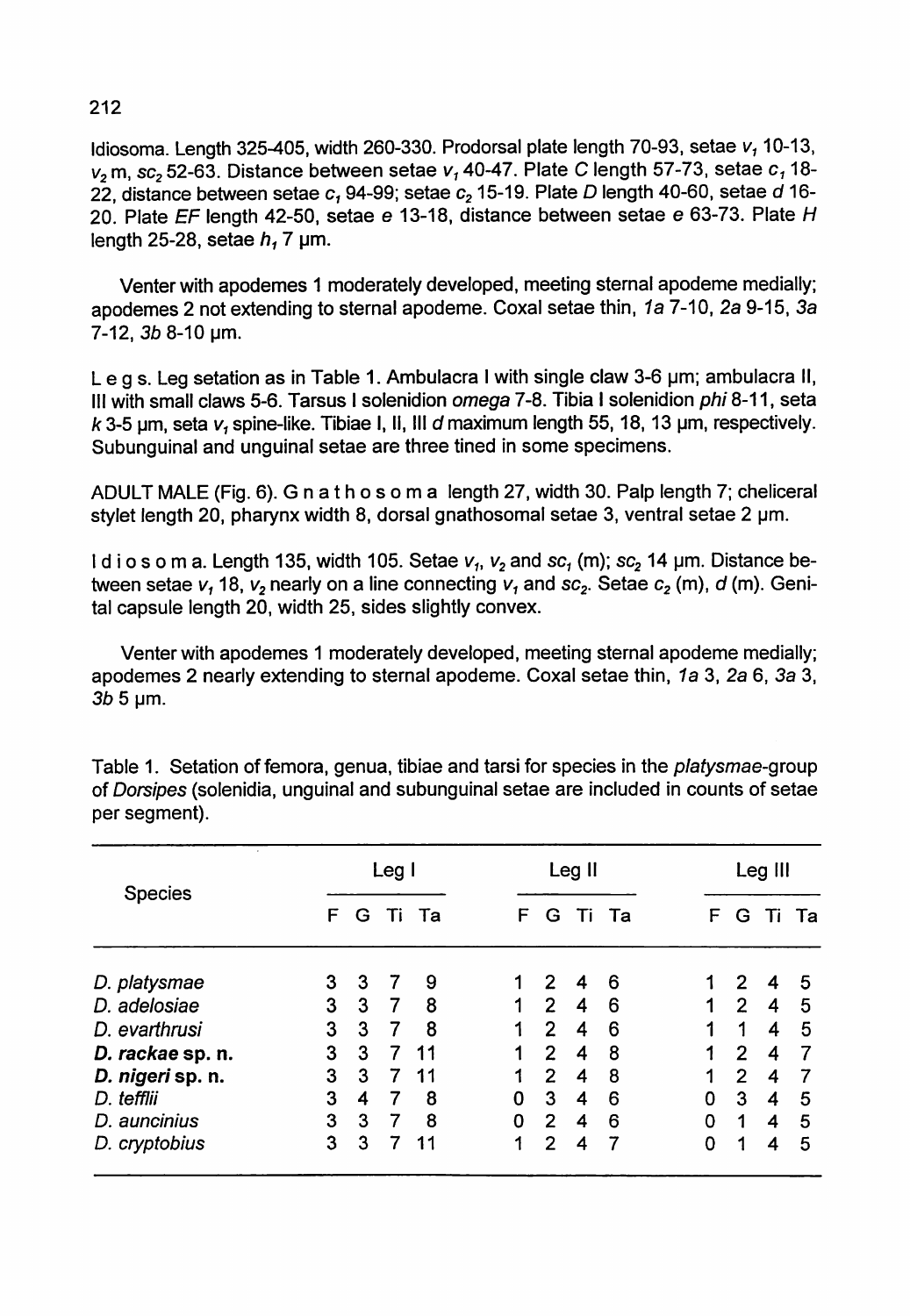| Character                                | D. platysmae | D. rackae sp. n. | D. nigeri sp. n. |
|------------------------------------------|--------------|------------------|------------------|
| <b>ADULT FEMALES</b>                     |              |                  |                  |
| Idiosomal length                         | 610          | 530              | 405              |
| Idiosomal width                          | 310          | 365              | 330              |
| <b>Cheliceral stylets</b>                | 70           | 63               | 55               |
| Pharynx width                            | 18           | 18               | 20               |
| Setae c.                                 | 19           | 13               | 22               |
| Setae c <sub>2</sub>                     | 19           | 12               | 19               |
| Setae d                                  | 16           | 13               | 20               |
| Coxal seta 3a                            | 7            | 11               | 12               |
| Tibia I <i>d</i>                         | 30           | 36               | 55               |
| Tarsus I solenenidion $\omega$           | 5            | 6                | 8                |
| <b>MALES</b>                             |              |                  |                  |
| Idiosomal length                         | 160          | 156              | 135              |
| Idiosomal width                          | 130          | 152              | 105              |
| <b>Cheliceral stylets</b>                | 22           | 19               | 20               |
| Dors. gnathos. setae                     | 7            | 5                | 3                |
| Vent. gnathos. setae                     | 7            | $\overline{7}$   | 3                |
| Setae sc <sub>2</sub>                    | 30           | 24               | 14               |
| Tibia I d                                | 20           | 12               | 12               |
| Genital capsule length                   | 27           | 21               | 20               |
| Genital capsule width                    | 27           | 23               | 25               |
| <b>LARVAL FEMALES</b>                    |              |                  | (not known)      |
| Idiosomal length                         | 200          | 210              |                  |
| <b>Idiosomal</b> width                   | 130          | 155              |                  |
| <b>Cheliceral stylets</b>                | 48           | 41               |                  |
| Plate C, setae c,                        | 15           | 12               |                  |
| Plate EF setae e                         | 10           | $\overline{7}$   |                  |
| Distance, coxal setae 3a-3b              | 17           | 12               |                  |
| Distance, base sc <sub>2</sub> -post. PD | 30           | 22               |                  |

Table 2. Comparison of maximum measurements (in um) for *Dorsipes platysmae, D.* rackae sp. n., and D. nigeri sp. n. Measurements of D. platysmae are based on the holotype adult female and paratype specimens.

L e g s. Ambulacrum I with moderately developed claw 5 um, ambulacra II, III with weakly developed claws 3 um. No ambulacral IV claws. Tarsus I solenidion omega 4. Tibia I solenidion phi 6, seta k 2 um. Tibiae I, II, III setae d 12, 12, 11, respectively. Tibia IV setae v'' (m), tarsus IV pv' spine-like 3, u' spine-like 5 um.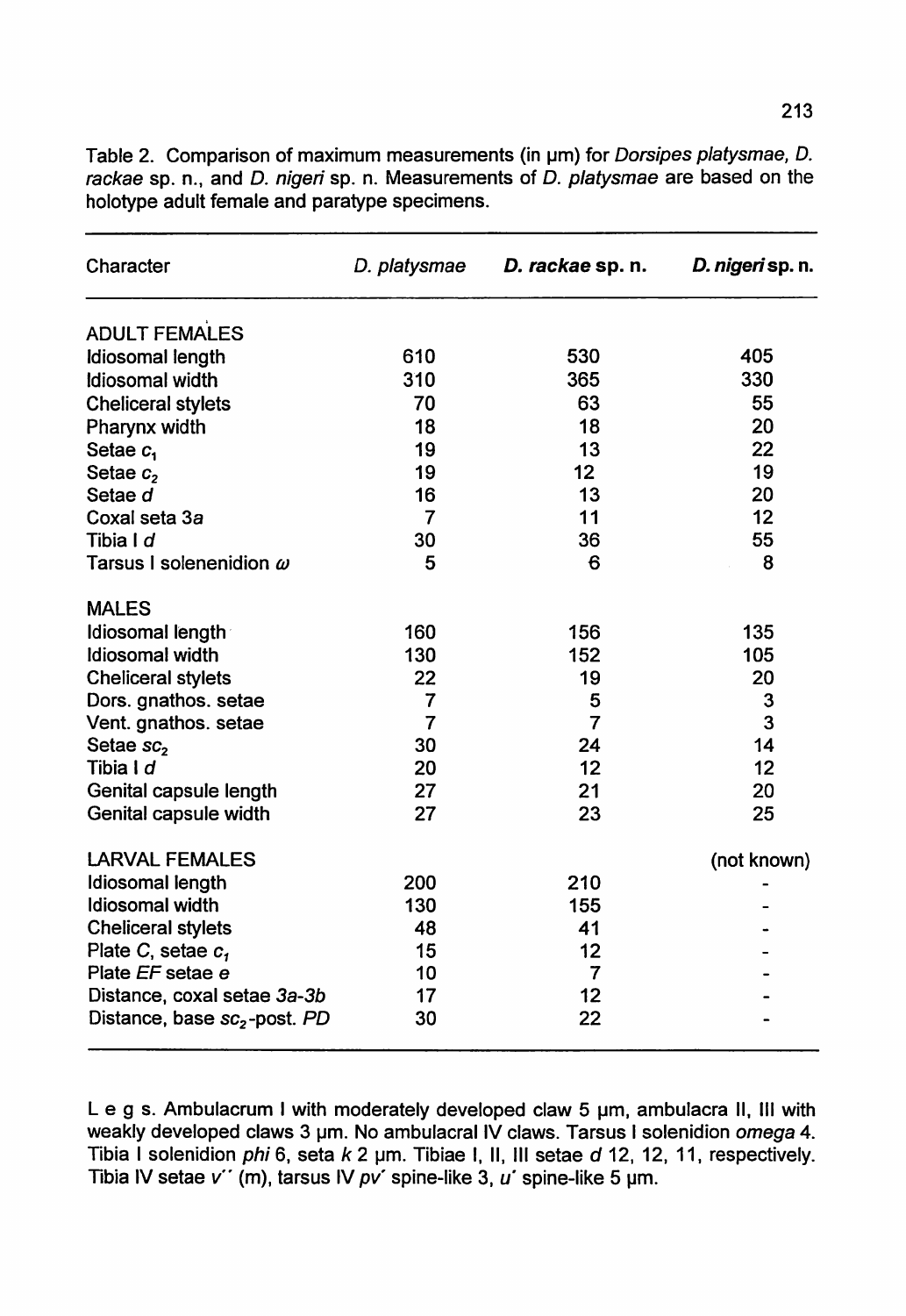#### Discussion

Species descriptions of the Podapolipidae are based on shape of adult females, lengths of cheliceral stylets, shape of genital capsules and a variety of structures (Regenfuss 1968).

Regenfuss (1968, 1972) recognized not only isolation of podapolipid mites which utilized different host species but isolation at different sites on the same host. Thus, it is not unusual to find 3 species, D. platysmae, D. rackae sp. n. and D. nigeri sp. n., as parasites of Pterostichus niger. Cheliceral stylets may be long enough to penetrate one region but not another. In light infections, adult females of a given species are found primarily at a specific site on a beetle (Regenfuss 1968). Differences in structures associated with mating such as genital capsules, opisthosomal setae in larval females, and gnathosomal setae, tibial I seta d and tarsi I, II solenidia in males are significant in species isolation. Species are defined on the basis of physical characteristics with the assumption that they are physically, behaviorly and genetically isolated from related species.

The genus Dorsipes was proposed by Regenfuss (1968) for D. dorsipes. Twelve species are described, seven by Regenfuss (1968), *D. evarthrusi* Husband and Rack (1991), D. tefflii and D. auncinius Husband (2000) and two new species herein. The genus Dorsipes is one of eight genera discussed in a preliminary investigation of the phylogeny of Tarsopolipus, a comparison with other early derivative podapolid genera (Husband 1991). One of 100 characters for which transformation series were proposed was reduction of the ambulacral claw of tarsus I in adult females. This series is illustrated in Dorsipes. D. dorsipes has a well developed ambulacral I claw, the claw of D. teffli is moderately well developed and the claw of  $D$ . auncinius is poorly developed. Regenfuss (1968) used two synapomorphic characters in adult females to separate the dorsipes and inflatus-groups of Dorsipes from the platysmae-group: tarsus II solenidion omega and coxal setae 3a not present in the dorsipes- and inflatus-groups but present in the platysmae-group. In addition, he noted the following plesiomorphic characters for the platysmae-group: vagina straight, not expanded, tarsus I with solenidion, setae v*<sup>1</sup>* conspicuous and larval females with femoral III seta (most). He considered the following traits but could not assign plesiomorphic or apomorphic status: larval female with setae  $h_1$  not widely separated and male with genital capsule wider at base than at apex.

D. rackae sp. n. and D. nigeri sp. n. share the characters listed above for the platysmae-group. In addition, males and larval females have claws I, 11, and III reduced. Solenidion omega of tarsus II found in males in the *platysmae-*group is present in D. rackae sp. n. and D. nigeri sp. n. but the genital capsule is not wider at the base than the apex. The wide base of D. platysmae is due to a sclerotized internal region of the genital capsule. The genital capsules of D. rackae sp. n. and D. nigeri sp. n. are partially obscured by crystals.

The following key, based in part on a key to European Dorsipes by Regenfuss (1968), is presented for the identification of the 12 species of Dorsipes found in Europe, Africa, and North America.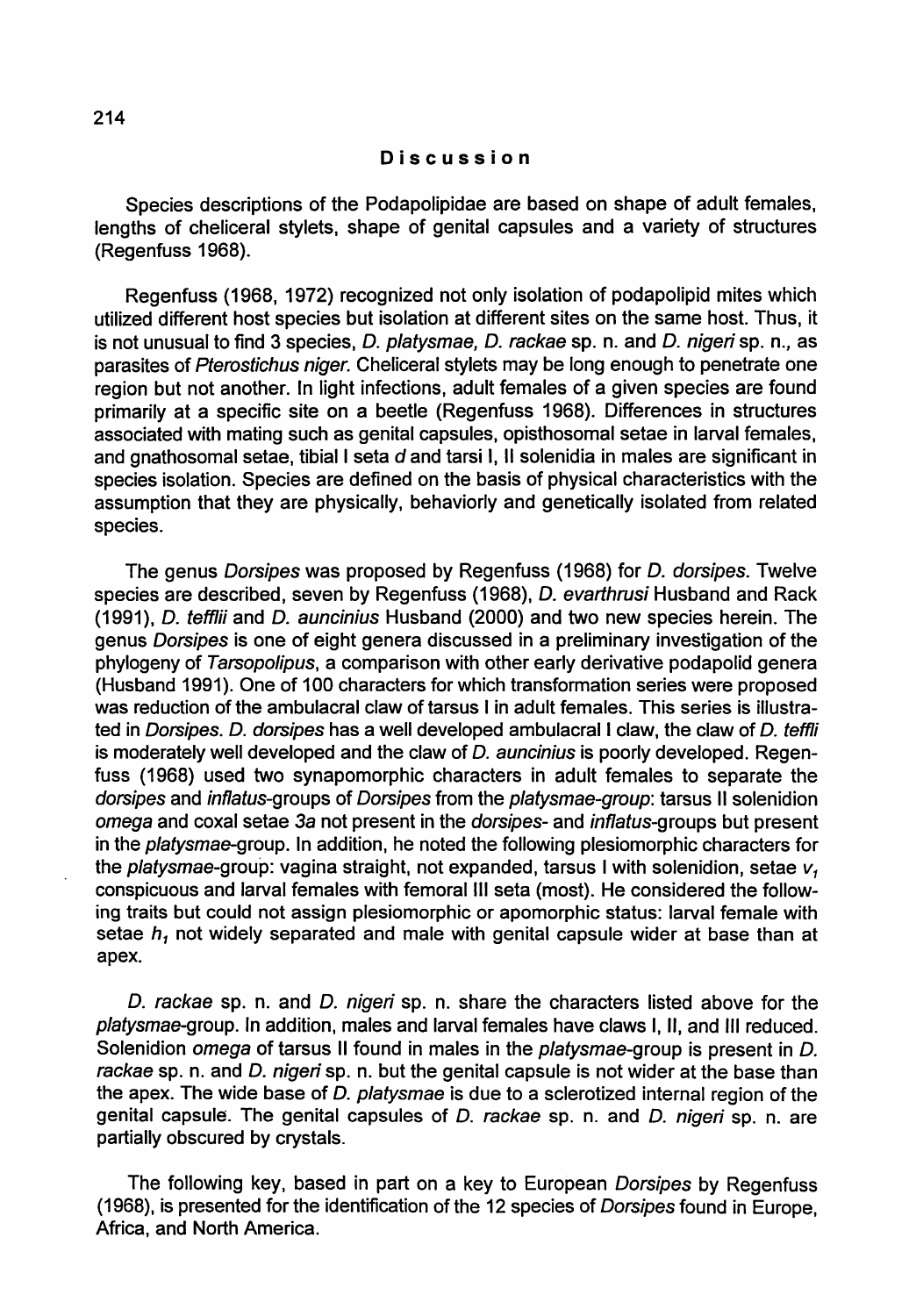# Key to adult females of Dorsipes

| 1. | Seta $vt$ much shorter than seta $ct$ , seta d extends to posterior margin of plate D; seta<br>Seta $v_1$ as long as seta $c_1$ , seta d does not extend to the margin of plate D; seta f, if                                                                                                                                                                                                                                                                                                                                   |
|----|---------------------------------------------------------------------------------------------------------------------------------------------------------------------------------------------------------------------------------------------------------------------------------------------------------------------------------------------------------------------------------------------------------------------------------------------------------------------------------------------------------------------------------|
| 2. | Seta e closer to posterior margin of plate EF, seta e much shorter than seta f.<br>Dorsally, tarsus II bears a very long seta tc" and shorter seta pl' both of which<br>extend beyond ambulacrum II. Idiosoma elongate, cheliceral stylet length about 70<br>Seta f closer to posterior margin of plate EF, seta e only slightly shorter than seta f.<br>Tarsus II bears a very long seta to" and a much shorter seta pl' which does not<br>extend beyond ambulacrum II. Idiosoma rather short, almost round, cheliceral stylet |
| 3. |                                                                                                                                                                                                                                                                                                                                                                                                                                                                                                                                 |
| 4. | Tarsus II solenidion omega not present, seta $c_1$ at least 2 times length of seta $c_2$ , am-<br>bulacrum I bears a strong claw, vagina widened proximal to genital opening                                                                                                                                                                                                                                                                                                                                                    |
|    | Tarsus II solenidion present, seta $c1$ less than 2 times length of seta $c2$ , ambulacrum<br>with a small claw, vagina not widened proximal to vaginal opening 6                                                                                                                                                                                                                                                                                                                                                               |
| 5. | Genu III with seta v", trachea and stigmata present, length gnathosoma about 60<br>um, cheliceral stylet length about 50 um D. notopus Regenfuss<br>Genu III without seta v", trachea and stigmata not present, length of gnathosoma<br>about 50 um, cheliceral stylet length about 40 um D. inflatus Regenfuss                                                                                                                                                                                                                 |
| 6. | Seta $h_i$ much longer than the width of the base of tarsus I, 3 genual II, III setae                                                                                                                                                                                                                                                                                                                                                                                                                                           |
| 7. | Pharynx width 14-20 um, ventral gnathosomal setae at least 2 times length of setae<br>-8<br>Pharynx width 8-10 $\mu$ m, ventral gnathosomal setae shorter than setae $h_1$ , 1 genu III                                                                                                                                                                                                                                                                                                                                         |
| 8. |                                                                                                                                                                                                                                                                                                                                                                                                                                                                                                                                 |
| 9. | Length of seta $sc_2$ less than width of gnathosoma, cheliceral stylets about 31 $\mu$ m.<br>Length of seta $sc2$ longer than width of gnathosoma, cheliceral stylets about 39 $\mu$ m                                                                                                                                                                                                                                                                                                                                          |
|    | Setae $c_1$ , d shorter (8-13 µm) $\ldots \ldots \ldots \ldots \ldots \ldots \ldots$ D. rackae sp. n.                                                                                                                                                                                                                                                                                                                                                                                                                           |

 $\sim$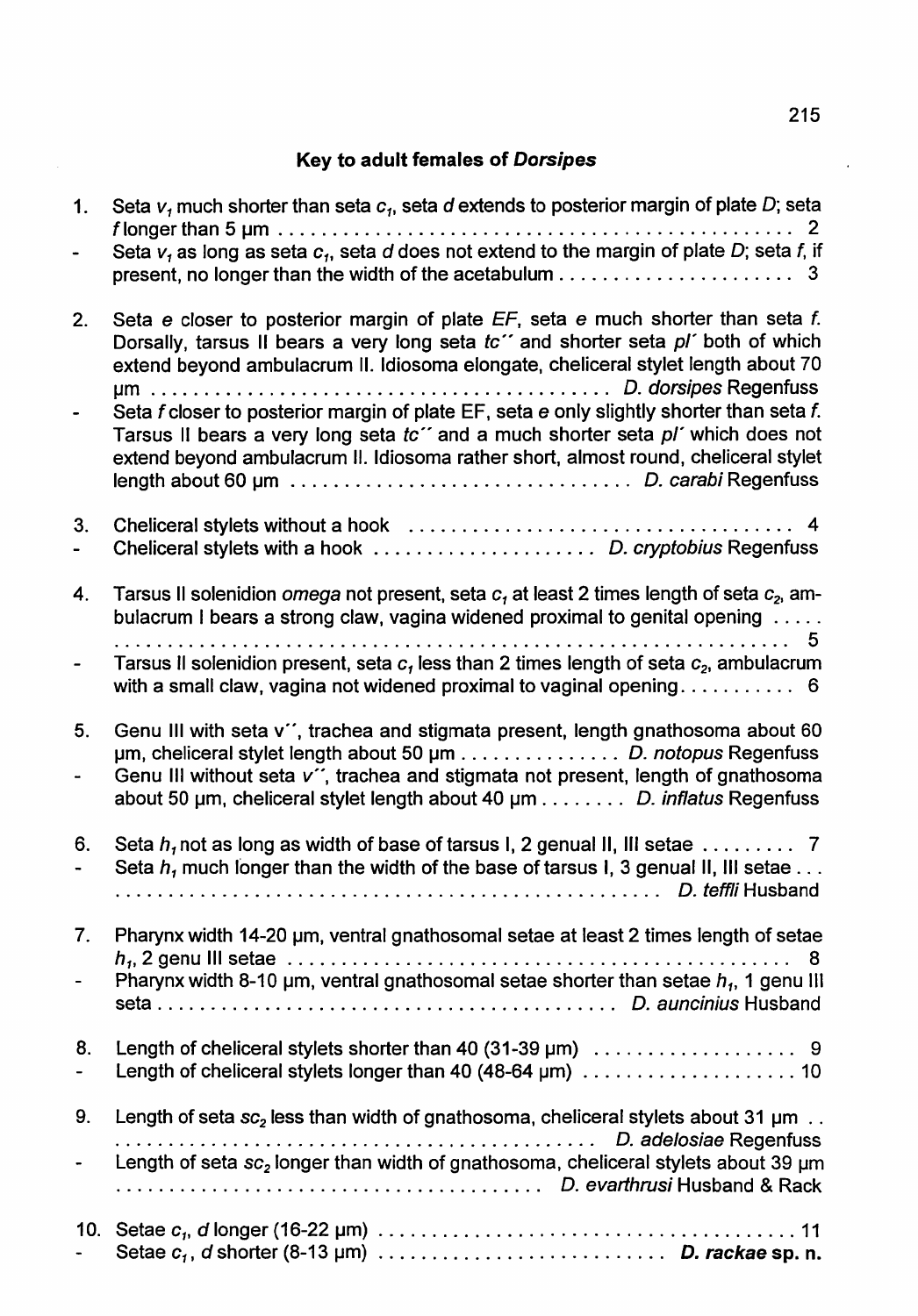| 11. Cheliceral stylets shorter (48-55 $\mu$ m), setae $v_2$ represented by a microseta $\dots \dots$ |
|------------------------------------------------------------------------------------------------------|
|                                                                                                      |
|                                                                                                      |
|                                                                                                      |

# Key to larval females of Dorsipes

(Larval female instars of D. nigeri sp. n. are unknown).

| 1.                   | Seta $v_1$ no longer than width of acetabulum, seta $c_1$ much longer than seta $c_2$ 2<br>Seta $v_1$ at least 1/2 length of seta $c_1$ , seta $c_2$ shorter than or nearly equal to seta $c_2$<br>3                                                                                                                                             |
|----------------------|--------------------------------------------------------------------------------------------------------------------------------------------------------------------------------------------------------------------------------------------------------------------------------------------------------------------------------------------------|
| 2.                   | Seta e present. Dorsally, tarsus II bears a very long seta tc" and a much shorter<br>seta pl' which does not extend beyond ambulacrum II. Cheliceral stylets about 49<br>Seta e not present. Dorsally, tarsus II bears a very long seta tc" and somewhat<br>shorter seta pl' both of which extend beyond ambulacrum II. Cheliceral stylets about |
| 3.                   |                                                                                                                                                                                                                                                                                                                                                  |
| 4.                   | Tarsus II without solenidion omega, setae $h_1$ widely separated $\ldots \ldots \ldots$ 5<br>Tarsus II with solenidion omega, setae $h_1$ adjacent $\ldots \ldots \ldots \ldots \ldots$                                                                                                                                                          |
| 5.                   |                                                                                                                                                                                                                                                                                                                                                  |
| 6.                   |                                                                                                                                                                                                                                                                                                                                                  |
| 7.<br>$\blacksquare$ | Cheliceral stylet without hook, tarsus I longer than broad                                                                                                                                                                                                                                                                                       |
| 8.                   | Femur I seta v" 12-16, about equal to width of base of tarsus I, setae 3a (3-7 um)<br>longer than diameter of acetabulum, cheliceral stylet lenght more than 25 (27-48 um)                                                                                                                                                                       |
|                      | 9<br>Femur I seta v" 20, longer than width of base of tarsus I, setae 3a (m) no longer<br>than diameter of acetabulum, cheliceral stylet length less than 25 (22 $\mu$ m)                                                                                                                                                                        |
| 9.                   | Length of cheliceral stylet shorter than 30 (27 µm)                                                                                                                                                                                                                                                                                              |
|                      |                                                                                                                                                                                                                                                                                                                                                  |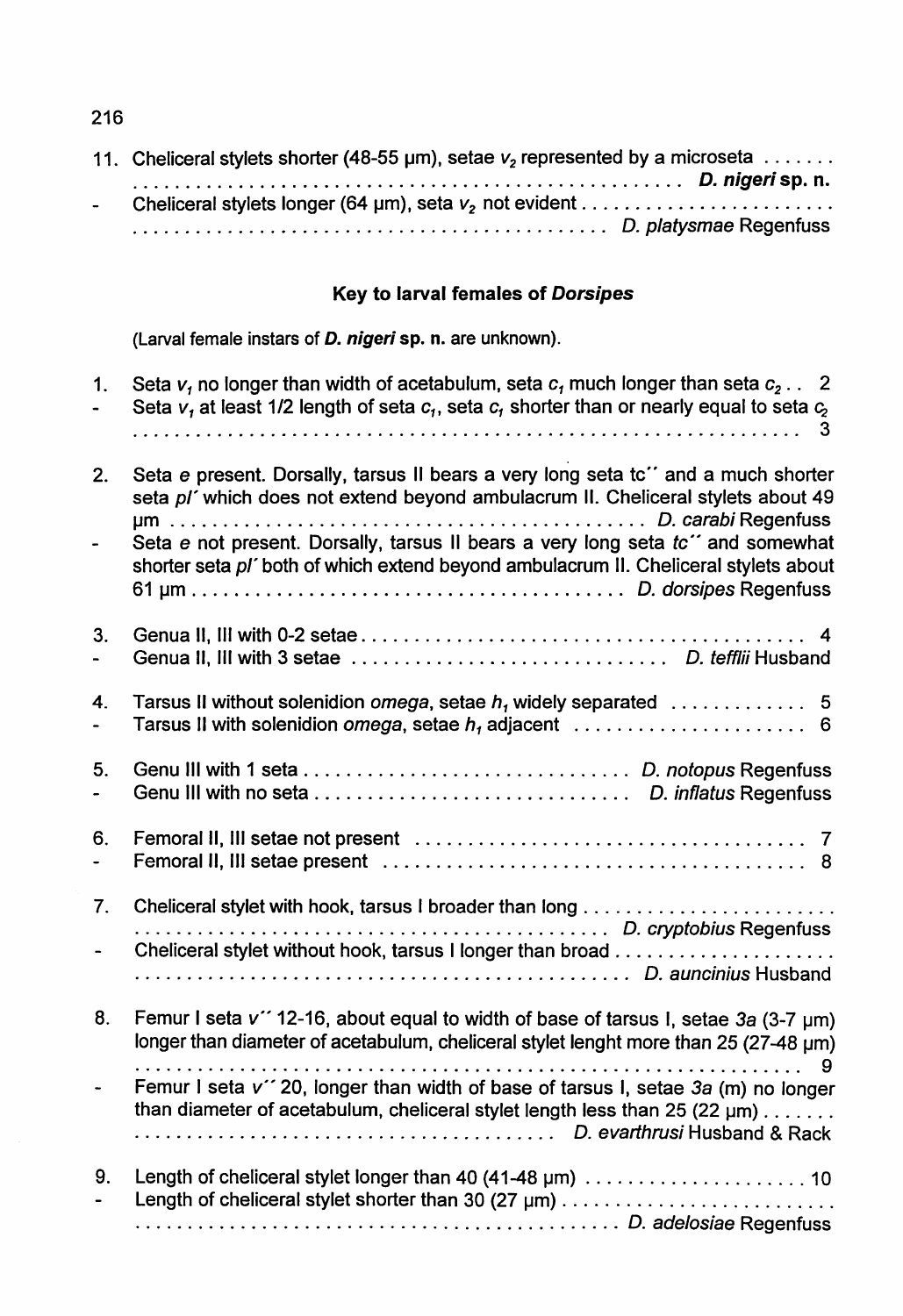|               | 10. Genu III with 1 seta, cheliceral stylet length about D. rackae sp. n. |  |
|---------------|---------------------------------------------------------------------------|--|
| $\sim$ $\sim$ |                                                                           |  |
|               | D. platysmae Regenfuss                                                    |  |

Since at most 500 of 25000 species of carabid beetles have been examined for podapolipid mites, it is essential that many potential hosts be studied to gain a better understanding of the Podapolipidae associated with this group of beetles.

### Acknowledgments

The authors are grateful to Evert E. Lindquist, Biosystematics Research Centre, Agriculture Canada, Ottawa (Canada) for examination of Dorsipes species and advice on setal notation, Sandor Mahunka, Department of Zoology, Hungarian National Museum, Budapest (Hungary) for loan of specimens, Barry OConnor, Museum of Zoology, University of Michigan, Ann Arbor, Michigan (U.S.A.) for loan of beetles for examination for Dorsipes species. The late Hans Regenfuss did preliminary work on D. rackae sp. n. and D. nigeri sp. n.

#### Zusammenfassung

Zwei neue Milbenarten aus der Familie Podapolipidae (Acari, Prostigmata, Tarsonemini). Dorsipes rackae sp. n. und D. nigeri sp. n., werden aus Süddeutschland beschrieben und mit verwandten Taxa der platysmae-Gruppe verglichen. Beide neue Arten sind Ektoparasiten des Laufkäfers Pterostichus niger (Schall.) (Coleoptera, Carabidae). Ein Bestimmungsschlüssel für alle zwolf Arten dieser Gattung wird prasentiert.

### References

- Ewing, H. E., 1922: Studies on the taxonomy and biology of tarsonemid mites together with a note on the transformation of Acarapis (Tarsonemus) woodi Renni (Acarina). - Can. Entomol. 54: 104-113. Ottawa:
- Husband, R. W., 1991: A preliminary investigation of the phylogeny of Tarsopolipus, a comparison with other early derivative podapolipid genera, pp. 193-205. In: F. Dusbabek and V. Bukva (Eds.), Modern Acarology. Academia, Prague and SPB Academic Publishing bv. The Hague.
- Husband, R. W., 2000: Two new species of Dorsipes (Acari: Podapolipidae) from Tefflus zebulianus reichardi (Coleoptera: Carabidae) from the Democratic Republic of the Congo, including a key to Dorsipes species. - Ann. Entomol. Soc. Am., 93 (1): 7-14. College Park, Md.
- Husband, R. W. and Rack, G., 1991: Dorsipes evarthrusi sp. n. (Acari: Podapolipidae), ectoparasite of Evarthrus americanus (Carabidae) from Georgia, U.S.A. - Entomol. Mitt. zool. Mus. Hamburg, 10: 127-135. Hamburg.
- Lindquist, E. E., 1986: The world genera of Tarsonemidae (Acari: Heterostigmata): a morphological, phylogenetic, and systematic revision with reclassification of family group taxa in Heterostigmata. - Mem. Entomol. Soc. Can., 136: 1-517. Ottawa.
- Regenfuss, H., 1968: Untersuchungen zur Morphologie, Systematik und Okologie der Podapolipidae (Acarina: Tarsonemini). - Z. Wiss. Zool. 177: 183-282. Leipzig.